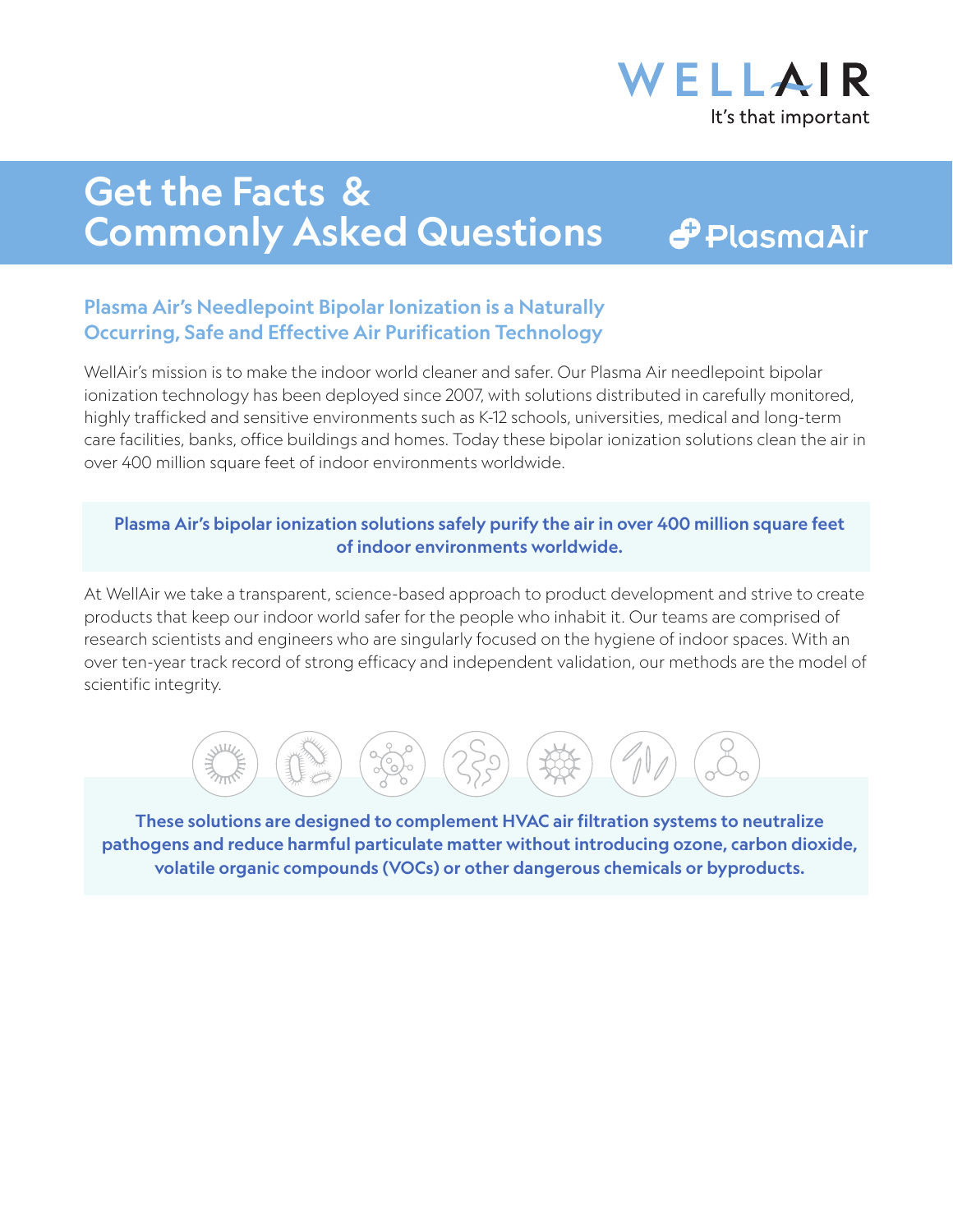### Get the Facts

**?**

Do Plasma Air bipolar ionization solutions create volatile organic compounds (VOCs) or harmful airborne chemicals when in use?

FACT: Plasma Air's bipolar ionization solutions do not create VOCs nor does it breakdown VOCs into smaller harmful airborne chemicals.

> In independent third-party testing Plasma Air's bipolar ionization solutions DID NOT create volatile organic compounds and did not break down VOCs into smaller harmful chemicals.

#### METHOD SUMMARY

Testing was performed by Intertek, a Nationally Recognized third-party laboratory following international VOC test standards (ISO16000-3 and ISO16000-6).

PRODUCTS TESTED - All Plasma Air's needlepoint bipolar ionization solutions:

| 600 Series  | PlasmaPURE 600  | AutoClean 1500 / 1560 |
|-------------|-----------------|-----------------------|
| 7000 Series | PlasmaPURE 7000 | Plasma Bar            |

- Tests were performed using walk-in test chamber with calibrated equipment following nationally recognized Good Lab Practices
- Chamber was challenged with VOCs for four hours
- VOC samples were collected at 5, 10, 15, 20, 25, 30, 45, 60, 90, 120, 180, and 240 minutes after device activation - samples collected and analyzed for EVERY POSSIBLE VOC THAT COULD HAVE BEEN CREATED FROM THE CHALLENGE COMPOUNDS
- The VOC samples were analyzed for chemical makeup using state of the art thermal desorption gas chromatography/mass-spectroscopy, TD-GC/MS, referencing ISO 16000-6
- Tests were performed with and without bipolar ionization to create a baseline control

#### RESULTS

Individual conclusions for each Plasma Air product were compared to the results of the baseline natural decay:

- None of the Plasma Air products generated organic byproducts (byproducts defined as compounds which can be analyzed by ISO 16000-3 or ISO 16000-6).
- There were no new VOCs and no new chemicals were created (that were not present in the control environment).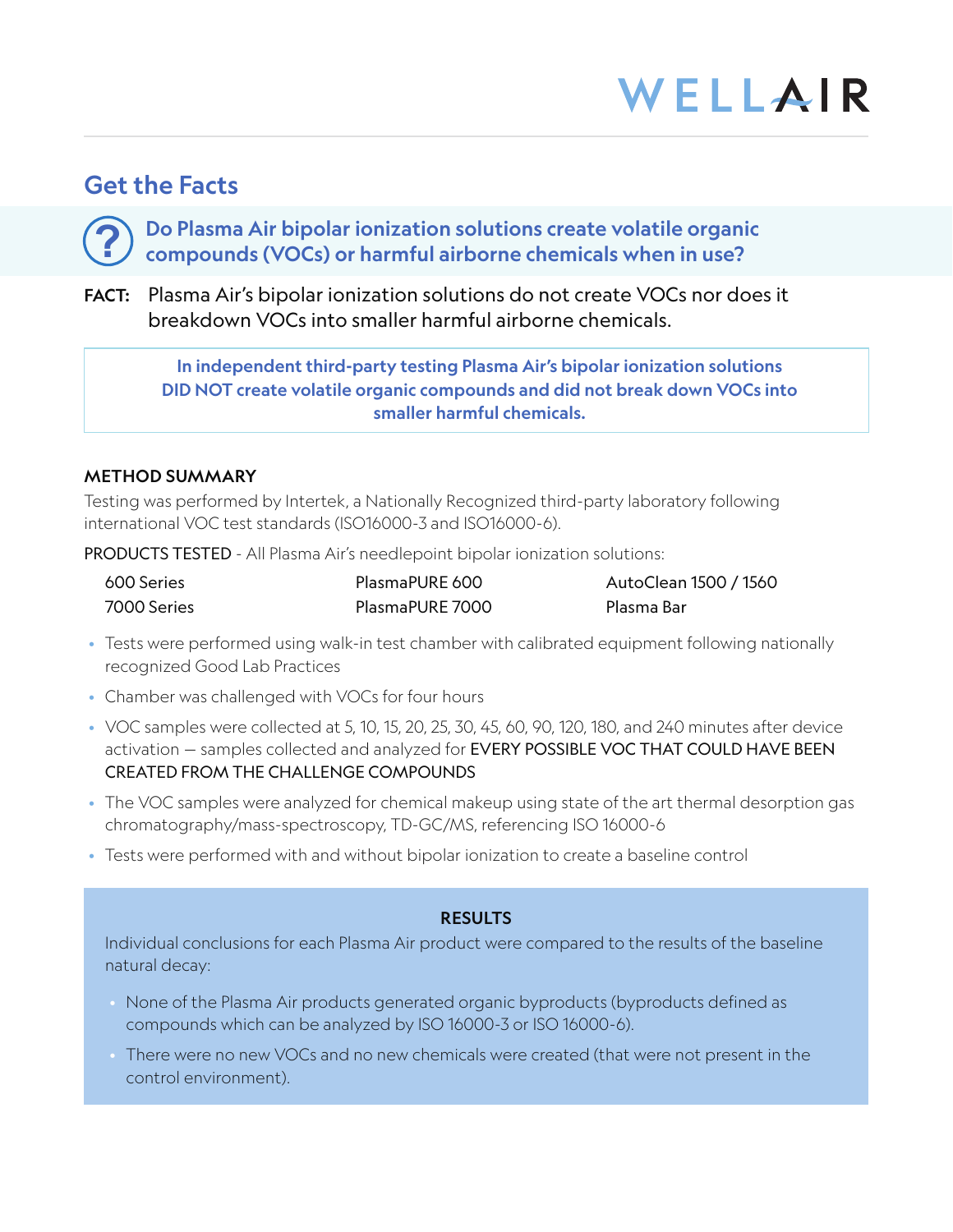Have the Plasma Air bipolar ionization solutions been tested and proven effective at reducing pathogens, like viruses and bacteria? What is the testing environment?

FACT: Plasma Air's solutions have been tested in large bioaerosol chambers and proven to reduce airborne pathogens and pollutants, including MS2 Bacteriophage (a surrogate for SARS-CoV-2, H1N1 Flu Virus and Norovirus).

> Plasma Air's bipolar ionization solutions reduced MS2 bacteriophage (surrogate virus for SARS-CoV-2) by 99.39%

#### METHOD SUMMARY

**?**

For this study conducted by independent laboratory, Aerosol and Engineering Research (ARE), the

Plasma Air (600 Series) was challenged using aerosolized MS2 bacteriophage, which has been historically used as a surrogate for influenza and is now considered a surrogate for coronaviruses such as SARS-CoV-2 due to the size similarity to influenza and RNA genome.

A large, sealed aerosol test chamber was used to replicate a potentially contaminated room environment and to contain any potential release of aerosols into the surrounding environment. An HVAC air duct was installed on top of the chamber for testing of the Plasma Air 600 Series.



Bioaerosol test chamber

This study evaluated the efficacy of the device against aerosolized MS2 bacteriophage in an air duct system installed on the **stainless steel bioaerosol chamber**. The study consisted of a total of three (3) live bioaerosol trials, and a single (1) bioaerosol control run.

- MS2 bacteriophage was aerosolized into a sealed environmental bioaerosol chamber equipped with an air duct system containing the Plasma Air device.
- AGI Impinger samples were taken from the chamber in order to quantify the reduction speed and capabilities of the Plasma Air device.
- AGI impingers were used to sample chamber bioaerosol concentrations, all impinger samples were serially diluted, plated and enumerated in triplicate to yield viable bioaerosol concentration at each sampling point and time.
- The chamber control trial data was subtracted from the Plasma Air trial data to yield net LOG reduction in the chamber for the bioaerosol challenges.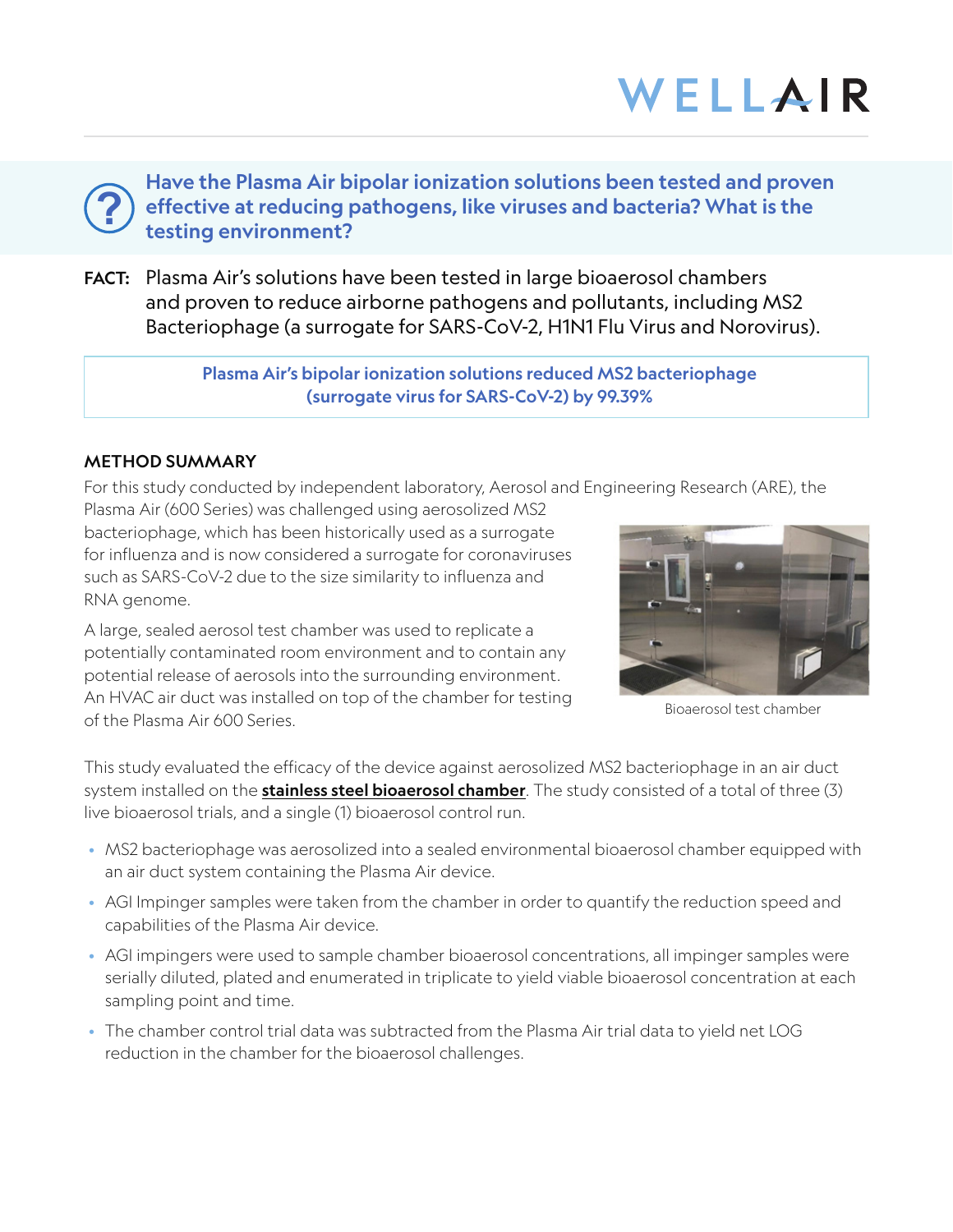#### RESULTS

When tested against the MS2 bacteriophage, the Plasma Air device showed a consistent net LOG reduction throughout the testing. The average net LOG reduction went from 0.63 at the 120-minute time point down to 2.24 at the 240-minute time point to end the trial.

A net LOG reduction of 2.24 is equivalent to a 99.39% reduction in viable MS2 bacteriophage.

#### NOTE: Included in ASHRAE's recent newsletter

Bipolar ionization of the air has been used in cleanroom applications to help reduce airborne particle counts and create the clean indoor environments for critical pharmaceutical, healthcare, semiconductor, food processing and manufacturing processes.<sup>1</sup> Studies<sup>2</sup> have demonstrated that air ionization is effective at removing aerosols and particles from the environment, providing significant reductions in particulate



concentrations. Bipolar ionization has also been studied and shown to be effective at both increasing the filtering rate of aerosolized pathogens as well as effectively increasing the decay of certain viruses and pathogens in testing.<sup>3,4,5,6</sup>

### Do Plasma Air bipolar ionization solutions create ozone? **?**

### FACT: Plasma Air's entire portfolio of needlepoint bipolar ionization solutions have been UL 2998 certified for zero ozone production.

This certification meets the UL qualification standard for ozone-free emissions and is compliant with ASHRAE standards. In addition, the CDC recommends that if you are considering the acquisition of bipolar ionization equipment, you will want to be sure that the equipment meets UL 2998 standard certification (Environmental Claim Validation Procedure (ECVP) for Zero Ozone Emissions from Air Cleaners) which is intended to validate that no harmful levels of ozone are produced.

NOTE: ASHRAE Standard 62.1-2019, Ventilation for Acceptable Indoor Air Quality, details these restrictions with stringent requirements stating that air cleaning devices shall be labeled and listed in accordance with UL 2998 for zero ozone production.<sup>7</sup>

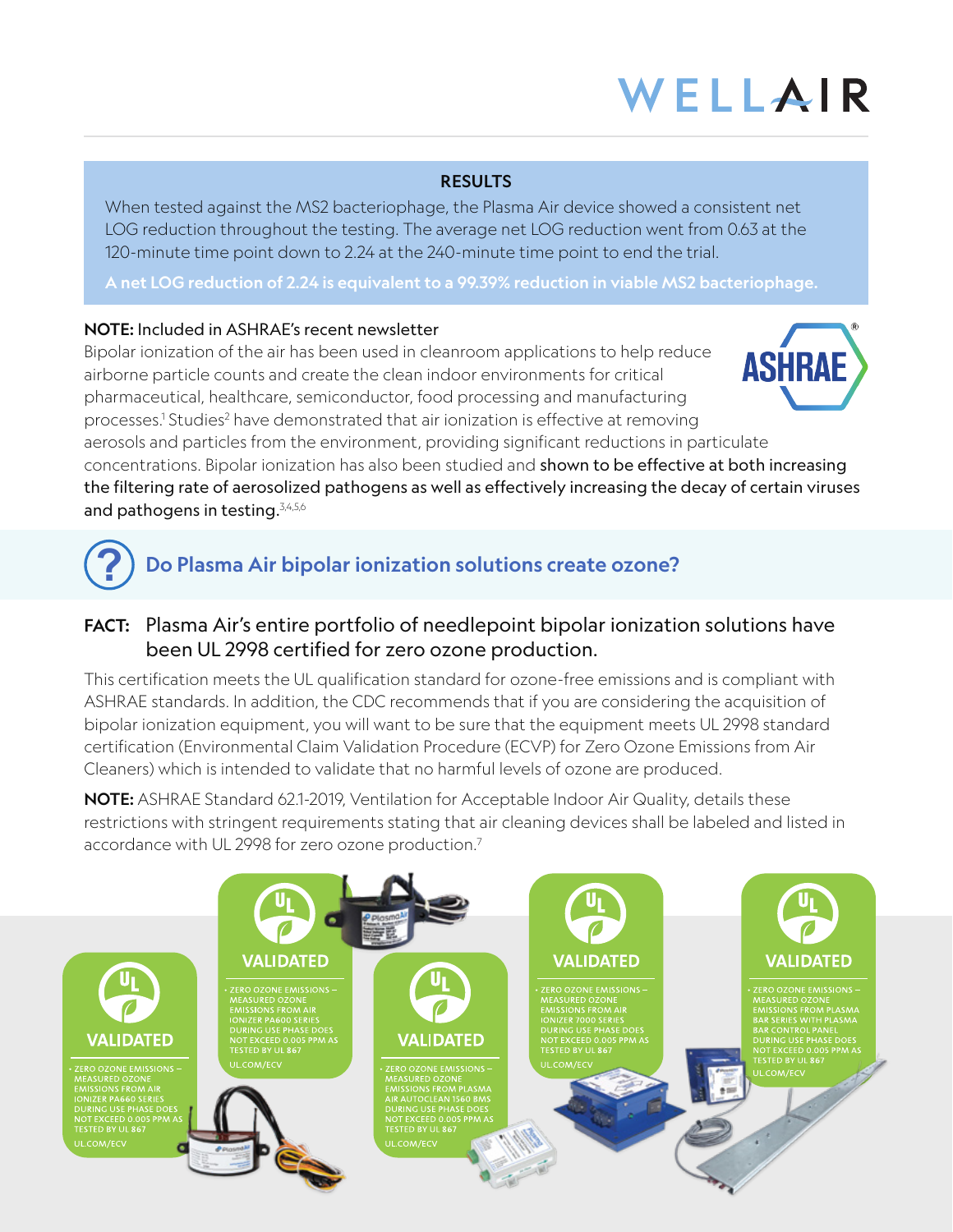

Plasma Air's entire portfolio of bipolar ionization solutions have also been certified by the California Air Resources Board (CARB) to be compliant with their standards. In 2008, CARB enacted an air cleaner regulation to limit the ozone emissions from indoor air cleaning devices.

#### PUTTING HEALTH IN EVERY BREATH

A clean environment contributes to a community's well-being. WellAir and Plasma Air are wholly committed to putting health in every breath, ensuring the air we inhale and the indoor environments we live within are free from the pathogens and pollutants that threaten us. It's that important.

#### **REFERENCES**

- 1 Steinmann, A. 1998. ''Air ionization: theory, use and best practices." Semiconductor Digest-News and Industry Trends. https://tinyurl.com/4burzts7
- 2 Lee, B., M. Yermakov, S. Grinshpun. 2004. "Removal of fine and ultrafine particles from indoor air environments by the unipolar ion emission." Atmospheric environment (38)29:4815-4823
- 3 Hyuna, J., S.-G. Leea, J. Hwang. 2017. ''. Application of corona discharge-generated air ions for filtration of aerosolized virus and inactivation of filter virus. " Journal of Aerosol Science 107:31-40.
- 4 Hagbom, M., J. Nordgen, R. Nybom, K.-O. Hedlund, L. Svensson. 2015. "Ionizing air affects influenza virus infectivity and prevents airborne-transmission." Scientific Reports 5(11431).
- 5 Essien, D., K. Coombs, D. Levin, Q. Zhang. 2017. "Effectiveness of Negative Air Ionization for Removing Viral Bioaerosols in an Enclosed Space." CSBE-SCGAB 2017 Technical Conference, Session lC.
- 6 Alonso, C., P. Raynor, P. Davies, R. Morrison, M. Torremorell. 2016. "Evaluation of an electrostatic particle ionization technology for decreasing airborne pathogens in pigs." Aerobiologia 32(3):405-419
- 7 ANSI/ASHRAE Standard 62.1-2019, Ventilation for Acceptable Indoor Air Quality, Section 5.7.1.